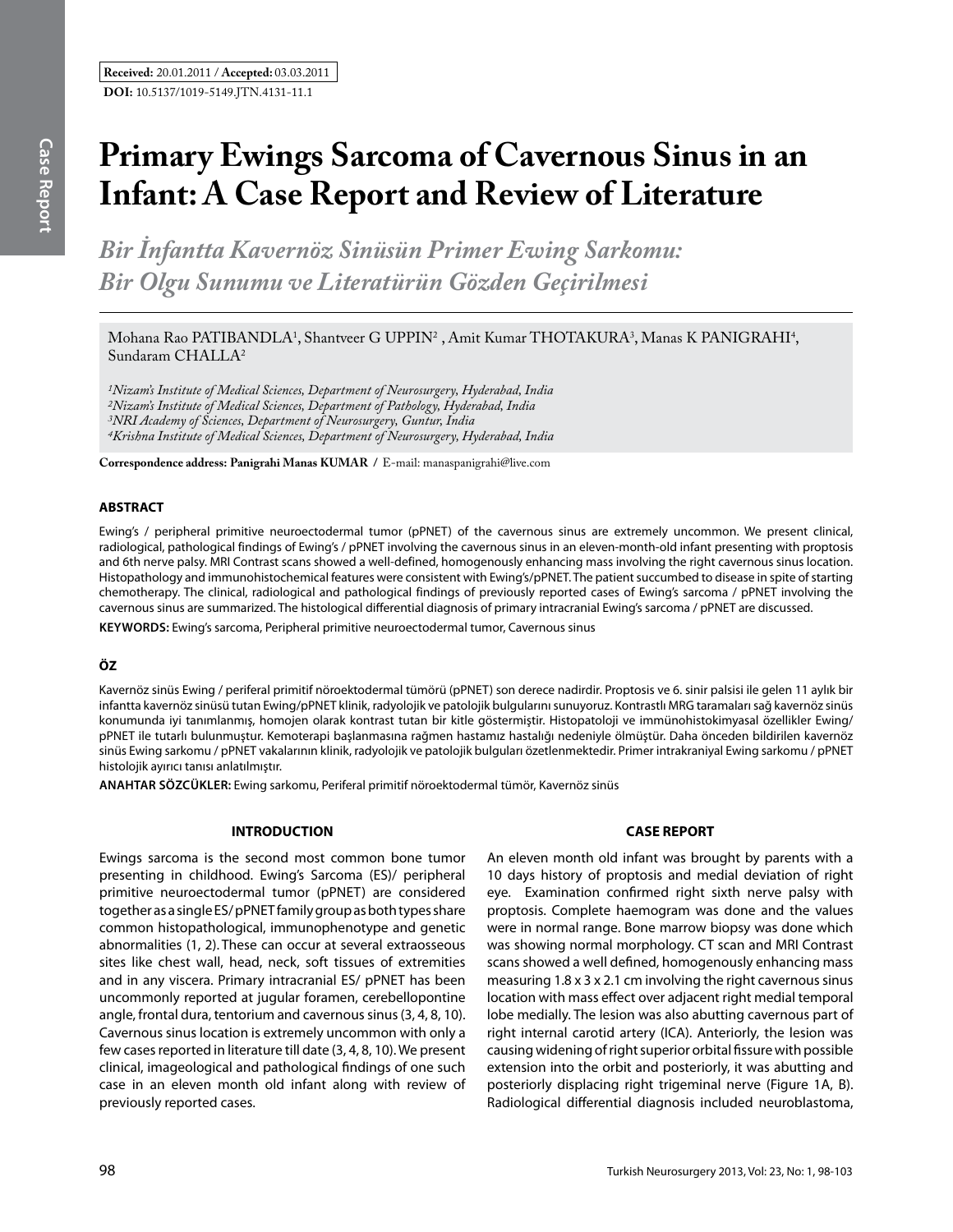hemangioma, lymphoma, undifferentiated small round cell tumor and meningioma.

Debulking of the tumor was done by right frontotemporal craniotomy through subtemporal approach. The lesion was found in the cavernous sinus after opening the parkinsons triangle in the lateral wall. The tumor was vascular, non suckable. Frozen section revealed small round cell tumor. Patient had an uneventful postoperative period and was discharged on fourth post operative day. Histopathological examination revealed a highly cellular tumor comprised of sheets of monotonous round cells with round hyper chromatic nuclei and scant cytoplasm (Figure 2A, B). Mitotic activity as well as foci of necrosis was noted. On immunohistochemistry, the tumor cells showed diffuse strong membrane positivity for CD99 (Figure 3A) but were negative for CD 45 (Figure 3B), terminal deoxynucleotidyl transferase (TdT), glial fibrillary acidic protein (GFAP) and desmin (Figure 3C). These features were consistent with diagnosis Ewings sarcoma/pPNET. EWS-FLI 1 genetic analysis confirmed the diagnosis of Ewing's Sarcoma/pPNET.

Post-operative scans done 2 weeks later showed residual tumor confined to right cavernous sinus. Bone scan, CT scan of chest, abdomen & pelvis, bone marrow aspiration, MRI scan of spine and CSF cytology showed no evidence of systemic involvement.

The patient advised adjuvant chemotherapy consisting of alternating cycles of doxorubicin, vincristine and cyclophosfamide with ifosfamide and etoposide according to pediatric oncology group protocol. Patient received one dose of doxorubicin, vincristine and cyclophosfamide regimen. The patient died on 37<sup>th</sup> post operative day at his home due to status epilepticus according to patient attendants.

## **DISCUSSION**

Ewing's Sarcoma is an undifferentiated small cell neoplasm, sharing immunoreactivity and several fusion genes with pPNET, but pPNET is defined as having further differentiation (1, 2). Both ES/pPNET family tumors believed to be derived from neural crest cells (5). Primitive neuroectodermal tumors can be broadly divided into 3 categories, namely, peripheral PNETs, central PNETs, and neuroblastomas, including tumors arising from autonomic nerves. World Health Organization classification of tumors on nervous system recommend the use of PNET selectively to the Medulloblastoma (PNET-MB) and other round cell tumors in nervous system are called as pPNET.

Primary intracranial ES/pPNET is uncommon and cavernous sinus involvement as noted in our case is exceptionally rare (3, 4, 8, 10).The clinical, Imageological and pathological findings of previously reported cases of ES/pPNET involving cavernous sinus are summarized in Table I.

Out of the four cases reported in literature two were male and two were female with age ranging from 13 to 48 years, our case is peculiar in view of extremely young age at presentation. Of the four reported cases one of them was considered to be metastatic (10) as patient was found to have similar tumor with



**Figure 1**: MRI Contrast scan **(A)** Axial and **(B)** coronal show well defined, relatively homogenously in right cavernous sinus location with mass effect over adjacent right medial temporal lobe laterally; medially the lesion is abutting cavernous part of right ICA. Anteriorly, the lesion is causing widening of right superior orbital fissure with possible extension into the orbit. Posteriorly, the lesion is abutting right trigeminal nerve with posterior displacement.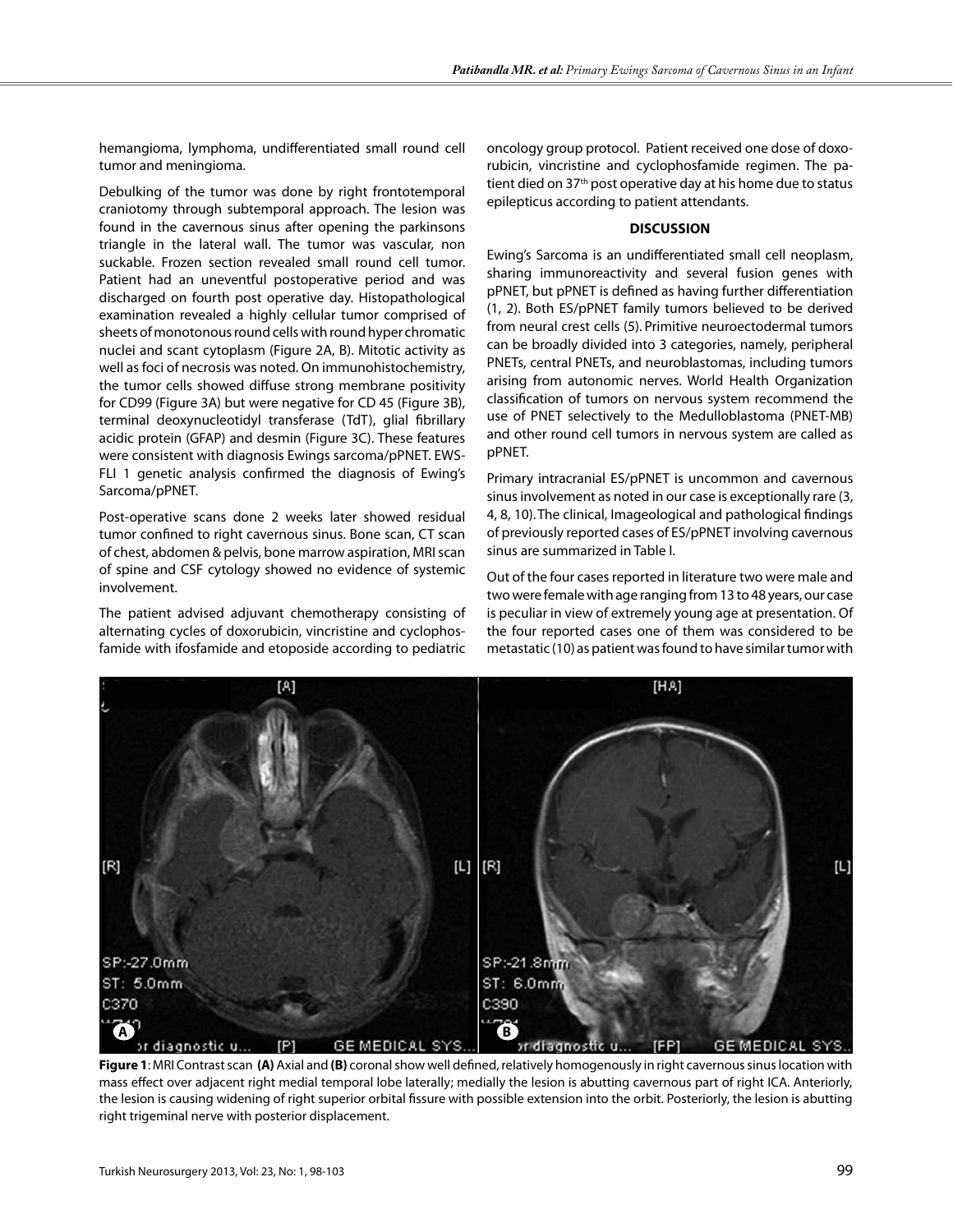

**Figure 2A,B:** Histological section showing a highly cellular tumor comprised of sheets of monotonous round cells with round hyper chromatic nuclei and scant cytoplasm. (H&E stain; AX100, BX200).



**Figure 3**: Immunohistochemistry with **(A)** CD 99 showing diffuse strong membrane positivity in the tumor cells and negative staining **(B)** CD 45 and **(C)** desmin. (Polymer-HRP; X 200).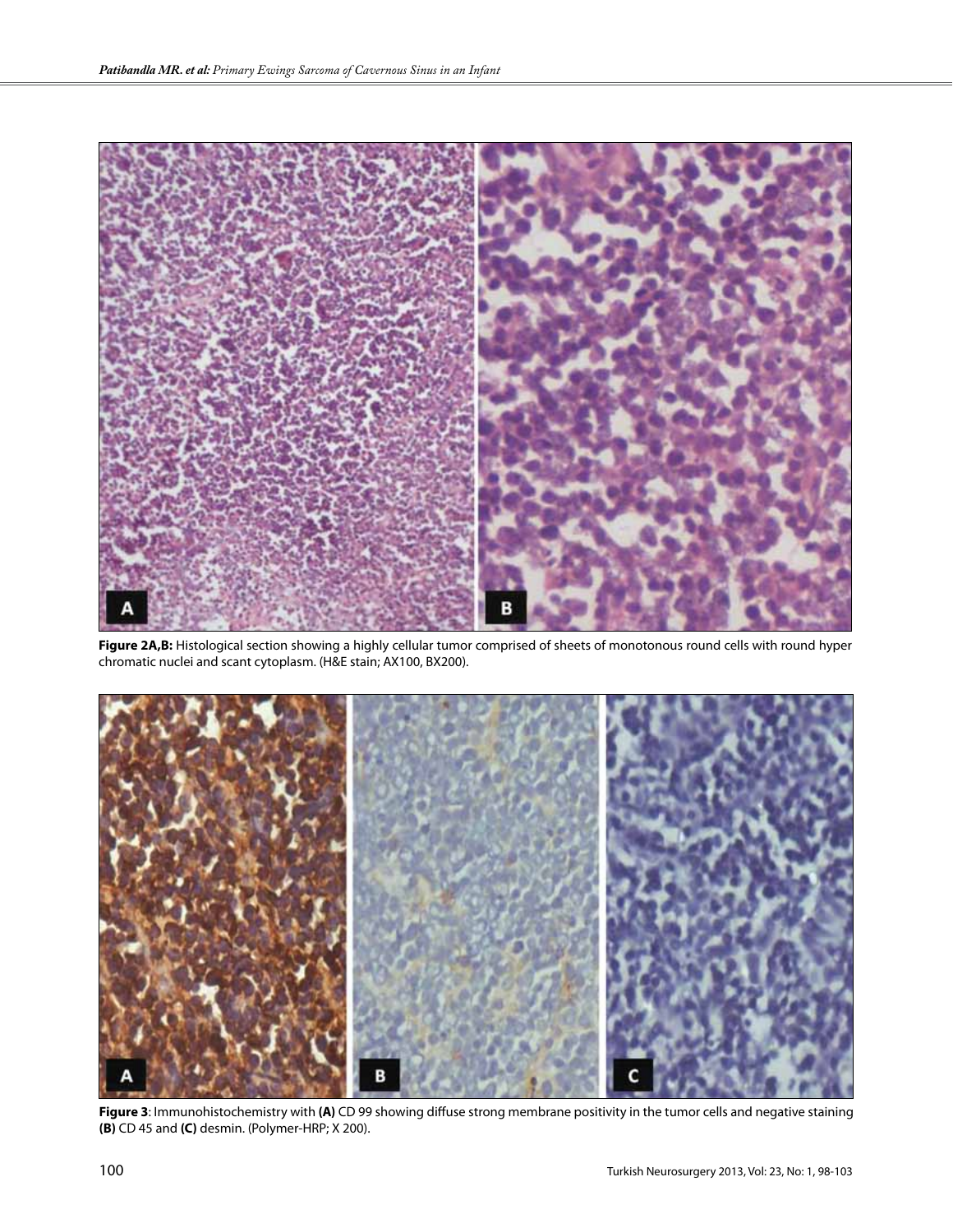|        |                                     |                    |                                                                                                                                                                                                    |                                                                                                                                                                                 | Table I: Clinical, Imageological, Immunohistochemistry, Treatment and Follow Up Details of Previously Reported ES/pPNET of Cavernous Sinus                                                                                                                                                                                                                                                                                                                                                                                                                                                                                                                                                                               |                                                                                                                                                                                                                                 |                                                                                                                                                                                                                    |
|--------|-------------------------------------|--------------------|----------------------------------------------------------------------------------------------------------------------------------------------------------------------------------------------------|---------------------------------------------------------------------------------------------------------------------------------------------------------------------------------|--------------------------------------------------------------------------------------------------------------------------------------------------------------------------------------------------------------------------------------------------------------------------------------------------------------------------------------------------------------------------------------------------------------------------------------------------------------------------------------------------------------------------------------------------------------------------------------------------------------------------------------------------------------------------------------------------------------------------|---------------------------------------------------------------------------------------------------------------------------------------------------------------------------------------------------------------------------------|--------------------------------------------------------------------------------------------------------------------------------------------------------------------------------------------------------------------|
| Case   | Source                              | <b>Age</b><br>sex  | Clinical Findings                                                                                                                                                                                  | lmaging                                                                                                                                                                         | <b>IHC results/ Genetic</b><br>analysis                                                                                                                                                                                                                                                                                                                                                                                                                                                                                                                                                                                                                                                                                  | <b>Treatment</b>                                                                                                                                                                                                                | Follow-up                                                                                                                                                                                                          |
|        | Elias et al, <sup>4</sup><br>2002   | 27/M               | Left Retro-orbital headache<br>& 3 <sup>rd</sup> nerve paresis.                                                                                                                                    | enhancing mass involving<br>Left Parasellar region and<br>Inhomogeneous contrast<br>Size: 9mm<br>୰                                                                              | ≨                                                                                                                                                                                                                                                                                                                                                                                                                                                                                                                                                                                                                                                                                                                        | by Gamma Knife RT for<br>residual tumor and CT<br>debulking, followed<br>Trans sphenoidal                                                                                                                                       | with multiple metastases<br>Diagnosed to have ES of<br>distal left fibula 2m later<br>involving spine, ribs and<br>NED at 12m.<br>extremities.                                                                     |
| $\sim$ | Idrees et al, 6<br>2005             | 46/M               | and V1, V2 involvement of<br>right ptosis, perception of<br>light in Right eye positive<br>Right ophthalmoplegia,<br>Headache, nausea, and<br>weeks duration.<br>vomiting                          | enhancing lesion occupied<br>sellar and suprasellar area<br>the right cavernous sinus,<br>Size: $2.3 \times 2.0 \times 1.0$ cm<br>heterogeneously<br>T1-W isointense,           | 21, CD 30, CD 35, CD 45, CD<br>S-100, GFAP, CAM 5.2, CK 7,<br>Melan-A, CD 1a, CD 20, CD<br>EWS-FLI1 negative by FISH<br>43, and CD 68- negative.<br>Vimentin and CD 99-<br>MIB 1->10%<br>positive                                                                                                                                                                                                                                                                                                                                                                                                                                                                                                                        | supraorbital craniotomy for<br>Vincristine CT followed by<br>Trans-sphenoidal +<br>tumor biopsy<br>RT (5400 rad)                                                                                                                | $\frac{1}{2}$                                                                                                                                                                                                      |
| m      | Khusen et al, <sup>5</sup><br>2005  | 13/F               | Orbital apex syndrome of 1<br>week duration                                                                                                                                                        | midline to involve left CS,<br>Right CS mass, extended<br>to clivus posteriorly, SOF<br>Extension into sphenoid<br>anteriorly and crossed<br>Size: 5.3 x 9.2 x 2.7 cm.<br>sinus | CD45, CD3, CD20, desmin,<br>Chromogranin-negative<br>MSA, SMA, NF, S-100 and<br>synaptophysin-positive.<br>CK (AE1/AE3), and<br>CD99, NSE,                                                                                                                                                                                                                                                                                                                                                                                                                                                                                                                                                                               | Gy) followed by 11 cycles of<br>followed by 3D CRT (5060 c<br>Adriamycin based in CT in<br>Trans-sphenoidal biopsy,<br>two combinations,<br>Autologous BMT.                                                                     | mass in thyroid with right<br>Metastatic work up using<br>ERT to thyroid bed and<br>neck node, underwent<br>Hip metastasis at 16m<br>CT scan Head & Neck-<br>total thyroidectomy +<br>Death at 18m.<br>mediastinum |
| 4      | Attabib et al, <sup>3</sup><br>2006 | 48/F               | CN 3, V1, V2, 6 involvement<br>of 6m duration                                                                                                                                                      | Intensely enhancing lesion<br>in left CS extending to ACF<br>Size: 4 cm<br>and PCF                                                                                              | CD99, synaptophysin, NSE<br>CD34, GFAP, S-100, NF and<br>EWS-FLI1 positive by RT-<br>and CD57-positive<br>EMA-negative<br>PCR                                                                                                                                                                                                                                                                                                                                                                                                                                                                                                                                                                                            | vincristine with ifosfamide<br>cyclophosphamide and<br>and etoposide every 3<br>cycles of Doxorubicin,<br>pterional craniotomy.<br>Debulking through<br>(54 Gy) followed by<br>CT with alternative<br>Postoperative R7<br>weeks | Residual tumor with no<br>FND at 14m.                                                                                                                                                                              |
| S      | Present case                        | 11 <sub>m</sub> /M | and Proptosis of 10 days<br>Right CN 6 involvement<br>duration                                                                                                                                     | tumor in CS with extension<br>compressing ICA, Temporal<br>Homogenously enhancing<br>to superior orbital fissure,<br>Size: $1.8 \times 3 \times 2.1$ cm<br>lobe.                | EWS-FLI1 positive by RT-<br>negative, TdT negative<br>CD 45, Desmin, GFAP<br>CD99-positive.<br>PCR                                                                                                                                                                                                                                                                                                                                                                                                                                                                                                                                                                                                                       | frontotemporal craniotomy<br>CT- one cycle Doxorubicin,<br>approach, followed by<br>through subtemporal<br>Debulking by right<br>cyclophosfamide,<br>vincristine                                                                | operative day due to status<br>Patient died on 37 <sup>th</sup> post<br>epilepticus                                                                                                                                |
|        |                                     |                    | chain reaction, SMA-smooth muscle actin, V1-ophtalmic division of 5th CN, V2-Maxillary division of 5th CN.<br><b>Abbreviations:</b> 3D CRT-3 dimentional confirmational RT, <b>ACF-</b> Anterior C |                                                                                                                                                                                 | ranial Fossa, <b>BMT- B</b> one marrow transplantation, <b>CK</b> -cytokeratin, <b>CT</b> -Chemotherapy, <b>CN</b> -Cranial nerve, <b>CS</b> -cavernous sinus, <b>EMA</b> -epithelial<br>magnetic resonance imaging, <b>MSA-</b> muscle specific actin, WA-not available, <b>NED-</b> no evidence of disease, <b>NF-</b> neurofiament, <b>NSE-</b> neuron specific enolase, <b>RT-</b> Radiotherapy, <b>RT-PCR-reverse</b> transcriptase polymerase<br>membrane antigen, <b>ERT-</b> external beam radiotherapy, <b>FISH-</b> flourescence in situ hybridization, <b>FND-</b> foacl neurological deficits, <b>GFAP-</b> glial fibrilary acidic protein, <b>Gy-</b> grey, <b>m-</b> months, <b>MCF-</b> Middle cranial fo |                                                                                                                                                                                                                                 |                                                                                                                                                                                                                    |

Turkish Neurosurgery 2013, Vol: 23, No: 1, 98-103 101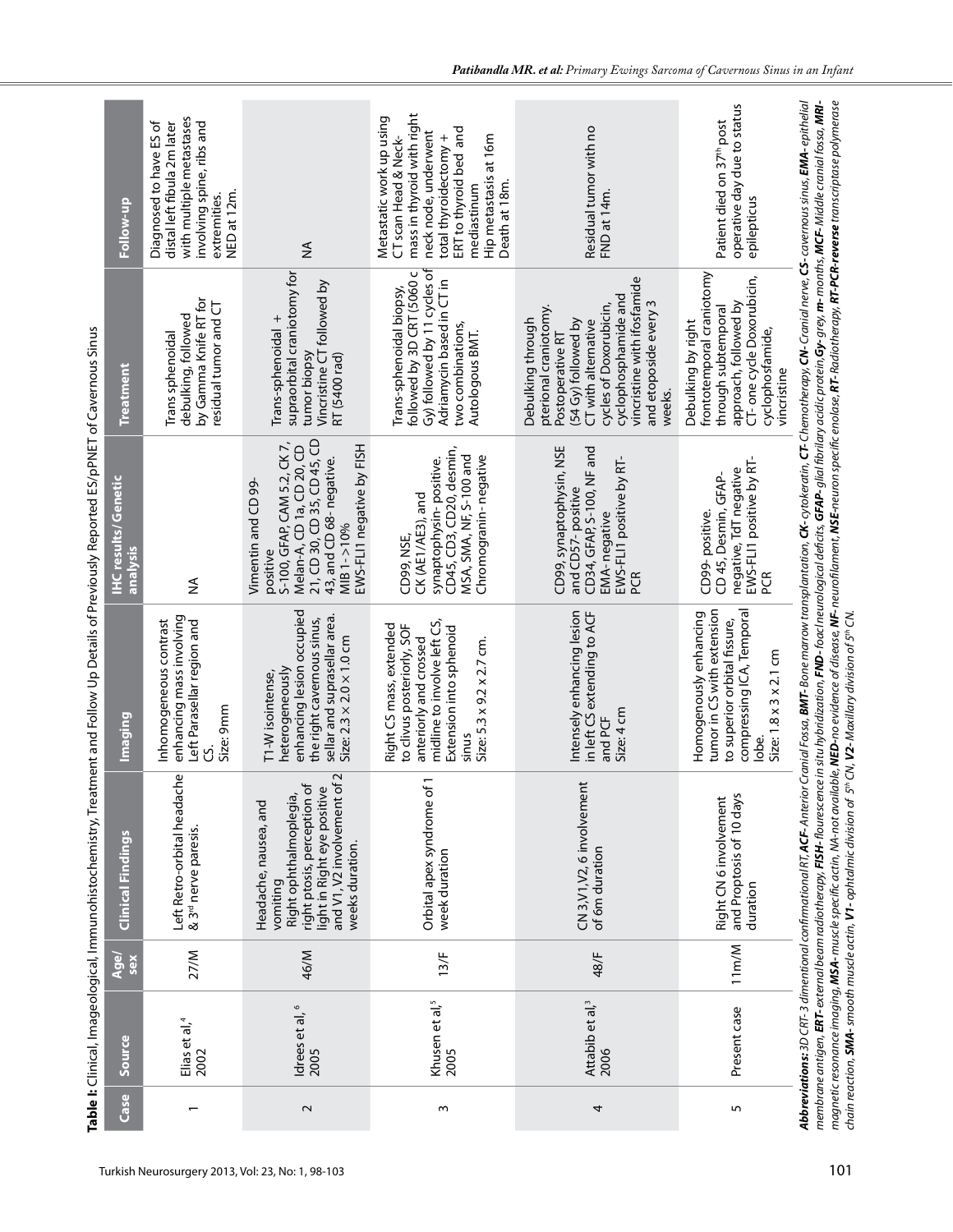in fibula at later date. The remaining three were considered to be primary ES/ pPNET of cavernous sinus. The case presented here also appears to be primary lesion as there was no evidence of any other primary lesion even after extensive work-up. All cases presented with involvement of one or more of the cranial nerves with in or near to the cavernous sinus like II, III, IV, V and VI. Our patient had involvement of the VI<sup>th</sup> cranial nerve. Radiologically, all the reported cases including the present case showed nonspecific findings with homogeneous or inhomogeneous contrast enhancing lesion without any characteristic features. The diagnosis of ES/pPNET is very difficult on radiological imaging and is purely based on histopathological, immunohistochemical and molecular genetic analysis (3).

The histological differential diagnosis of primary intracranial ES/pPNET includes central PNETs (medulloblastoma, central neuroblastoma, and other neuroepithelial tumors), meningiomas of small cell type, anaplastic gliomas, melanoma, lymphomas, rhabdomyosarcomas, and atypical teratoid/rhabdoid tumors (8). To consider the diagnosis of ES/pPNET there should be presence of two neuronal markers like synaptophysin, neuronal specific enolase, CD 57, CD 99 or Homer-Wright rosette and absence of GFAP, EMA, Desmin, smooth muscle actin & LCA (2, 6). Most of the tumors including the present case showed CD 99 positivity except the case reported by Elias et al where IHC findings are not provided.

EWS-FLI1 (85%), EWS-ERG (10%), EWS-ETV1 (rare), EWS-E1AF (rare), EWS-FEV (rare) are different types of translocation fusion genes seen in ES/pPNET family tumors. Of these EWS-FLI1 is important for both diagnosis and prognosis. This translocation will result in fusion gene DNA binding domain of FLI1 or ERG is replaced by glutamine rich EWS gene, which is seen in 85% cases of ES/ pPNET family tumors and detected by reverse transcriptase PCR or FISH (fluorescence in situ hybridization) (9). The central PNETs can be confirmed by absence of CD99 expression and t (11; 22) translocation (7). Of the four reported cases of cavernous sinus ES/ pPNET molecular genetic analysis was done in two cases (3, 8) with EWS-FLI 1 positivity in one of them (3). Present case showed EWS-FLI 1 positivity like reported one. Central PNETs differ from ES/ pPNET by absence of CD99 staining and t (11; 22) (7). Lesions like lymphoblastic lymphoma, astrocytic lesions, alveolar rhabdomyosarcoma, and ependymoma may show limited expression of CD99, they should be excluded by histological and immunohistochemical characteristics (6). In this present case the possibility of above said lesions was ruled out in-view of negative staining for CD45, TdT, desmin and GFAP.

ES/pPNET family tumor is aggressive in nature and warrants an aggressive approach, which usually includes radical surgery, radiotherapy and chemotherapy (5). Wide surgical resection margins at the time of primary surgery have markedly reduced local recurrences. Furthermore, the prognosis depends on several factors, such as tumor location, extension, resection, and the presence of metastases at

the time of diagnosis (4). Radical removal is not possible in cavernous sinus in view of its highly vascular nature and close association with cranial nerves, so debulking is the possible modality (4). Role of radiotherapy is mainly for the residual tumor and usual radiation is 56 Gy (5). In view of patient age and deleterious side effects of radiotherapy on developing brain we planned multiagent chemotherapy with alternating cycles of Doxorubicin, vincristine and cyclophosfamide with ifosfamide and etoposide, which had shown favorable results in previous studies (5). Unfortunately, our patient died after receiving only one cycle of chemotherapy.

Bone scan, CT scan of chest, abdomen & pelvis, bone marrow aspiration, CSF cytology and MRI scan of spine should be done to rule out metastasis before initiating the treatment (3). The follow-up period in the reported cases has ranged from 12 to 18 months, with death at 18 months in one due to multiple metastases (4). Of the other two cases where follow-up is available one was doing well without evidence of disease at 12 months, whereas the other was symptom free with residual tumor at 14 months. In our case patient died on 37<sup>th</sup> post operative day with status epilepticus. The number of cases of cavernous sinus ES/ pPNETs reported is few and follow up period has been too short to draw any conclusion regarding the prognosis of these lesions.

# **REFERENCES**

- 1. Ambros IM, Ambros PF, Strehl S, Kovar H, Gadner H, Salzer-Kuntschik M: MIC2 is a specific marker for Ewing's sarcoma and peripheral primitive neuroectodermal tumors. Evidence for a common histogenesis of Ewing's sarcoma and peripheral primitive neuroectodermal tumors from MIC2 expression and specific chromosome aberration. Cancer 67(7):1886-1893, 1991
- 2. Antunes NL, Lellouch-Tubiana A, Kalifa C, Delattre O, Pierre-Kahn A, Rosenblum MK: Intracranial Ewing sarcoma/'peripheral' primitive neuroectodermal tumor of dural origin with molecular genetic confirmation. J Neurooncol 51(5):51-56, 2001
- 3. Attabib NA, West M, Rhodes RH: Peripheral primitive neuroectodermal tumor of the cavernous sinus: Case report. Neurosurgery 58(5):E992, 2006
- 4. Dagher R, Pham TA, Sorbara L, Kumar S, Long L, Bernstein D, Mackall C, Raffeld M, Tsokos M, Helman L: Molecular confirmation of Ewing sarcoma. J Pediatr Hematol Oncol 23(4):221–224, 2001
- 5. Elias B, Uhl E: Intra and parasellar manifestation of an Ewing's sarcoma before detection of the primary tumour. Acta Neurochir (Wien) 144:747–748, 2002
- 6. Fellinger EJ, Garin-Chesa P, Triche TJ, Huvos AG, Rettig WJ: Immunohistochemical analysis of Ewing's sarcoma cell surface antigen p30/32MIC2. Am J Pathol 139(2):317–325, 1991
- 7. Kushen Medina, Gulbahce H Evin, Lam Cornelius H: Ewing's Sarcoma of the Cavernous Sinus: Case Report. Neurosurgery 56(6):1375, 2005